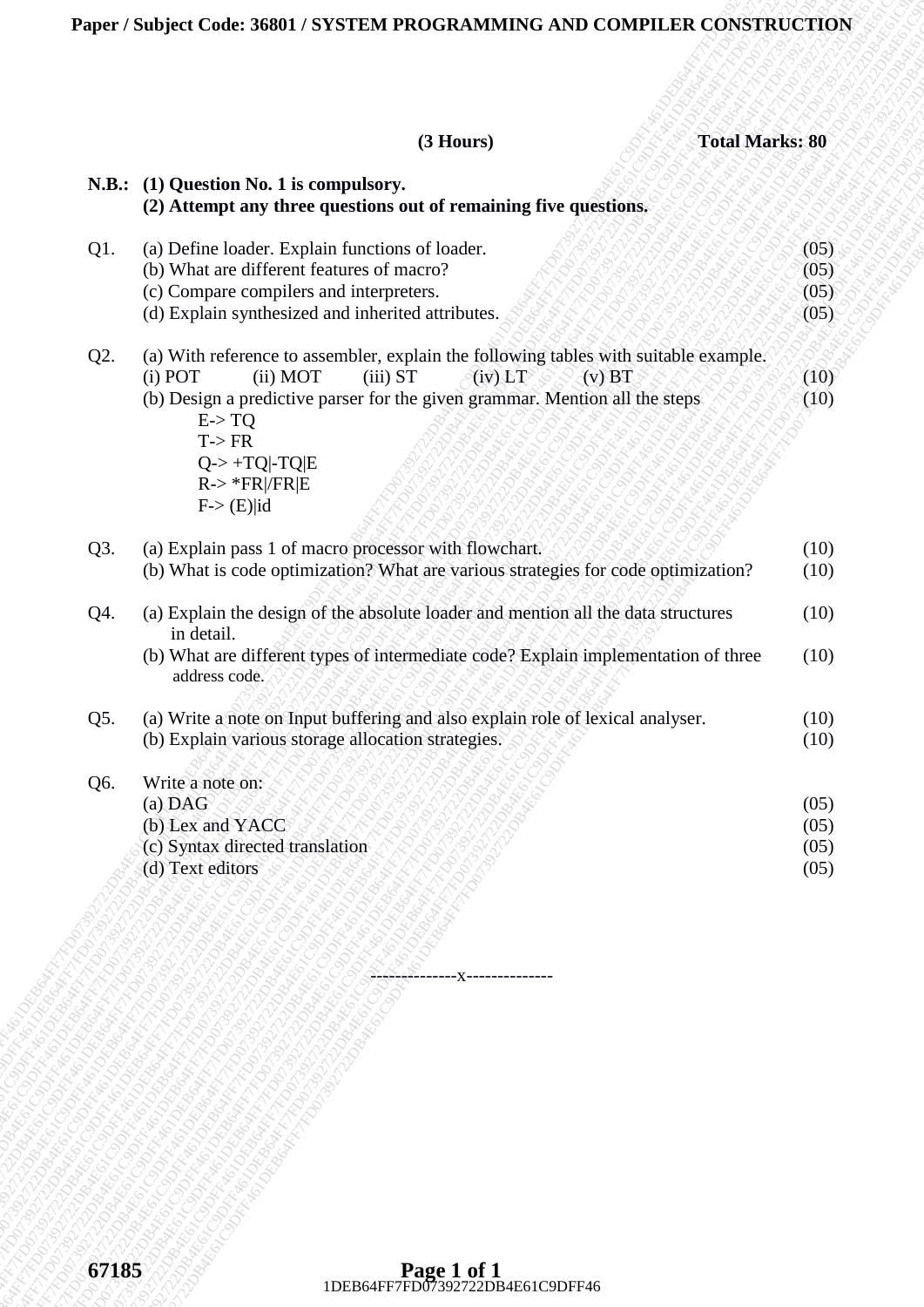### **Q.P code : 36618**

#### (3 Hours) Total Marks:80

N.B : (1) Question No. 1 is compulsory

(2) Attempt **any three** questions out of remaining five.

|  | Answer all questions | $\sqrt{20}$ |
|--|----------------------|-------------|
|--|----------------------|-------------|

.

- (a) What are the objectives of Requirement Analysis?
- (b) What is the significance of configuration items in SCM? List some examples of general SCIs
- (c) Describe the different ways in which a Spiral model is better than Waterfall model
- (d) What is SCRUM? Explain the different roles in SCRUM
- 2 (a) Explain how an Analysis model is translated to Design models. Explain in detail the design quality guidelines and attributes 10
	- (b) What are the benefits of Component-Based Development model? With a neat diagram and explain the different phases of Component Based Development 10
- **Experiment Solution: A6902/3OFTWARE ENGINEERING**<br>
(3) Hounds)<br>
(3) Hounds)<br>
(3) Andreasting the sequentions and of sensitivity (Fox.<br>
(3) Where the checked solutions of configuration internal of SAT List issues extangle **Froger / Subject Codes 36802 / SOFTWARE ENGINEERING**<br>
(3) **CP Code 3 36613**<br>
(3) (1) (Despite No 1 is compulsory<br>
(2) Akaray atl guestion of the compulsory<br>
(2) Akaray and these species of the compute of the control of **2D**<br> **2D Frederic S6633**<br>
(3) House (3) House (3) House (3) House (3) House (3) House (3) Anticape any three quantities of electromization of Evention of Evention of Evention of Evention of Evention of Evention of Event 4D8D3D396A1996D9CD52F4C3FBCB4CFE4D8D3D396A1996D9CD52F4C3FBCB4CFE4D8D3D396A1996D9CD52F4C3FBCB4CFE4D8D3D396A1996D9CD52F4C3FBCB4CFE4D8D3D396A1996D9CD52F4C3FBCB4CFE4D8D3D396A1996D9CD52F4C3FBCB4CFE **Fager / Subject Code 19893 / SOFTWARE ENGINEERING**<br>
(3) **APS**<br>
(3) **APS**<br>
(3) **APS**<br>
(3) **APS**<br>
(3) **APS**<br>
(3) **APS**<br>
(3) **APS**<br>
(4) **APS**<br>
(4) **APS**<br>
(4) **APS**<br>
(4) **APS**<br>
(4) **APS**<br>
(4) **APS**<br>
(4) **APS**<br>
(4) **APS**<br>
(4) 4D8D3D396A1996D9CD52F4C3FBCB4CFE4D8D3D396A1996D9CD52F4C3FBCB4CFE4D8D3D396A1996D9CD52F4C3FBCB4CFE4D8D3D396A1996D9CD52F4C3FBCB4CFE4D8D3D396A1996D9CD52F4C3FBCB4CFE4D8D3D396A1996D9CD52F4C3FBCB4CFE 4D8D3D396A1996D9CD52F4C3FBCB4CFE4D8D3D396A1996D9CD52F4C3FBCB4CFE4D8D3D396A1996D9CD52F4C3FBCB4CFE4D8D3D396A1996D9CD52F4C3FBCB4CFE4D8D3D396A1996D9CD52F4C3FBCB4CFE4D8D3D396A1996D9CD52F4C3FBCB4CFE 4D8D3D396A1996D9CD52F4C3FBCB4CFE4D8D3D396A1996D9CD52F4C3FBCB4CFE4D8D3D396A1996D9CD52F4C3FBCB4CFE4D8D3D396A1996D9CD52F4C3FBCB4CFE4D8D3D396A1996D9CD52F4C3FBCB4CFE4D8D3D396A1996D9CD52F4C3FBCB4CFE 4D8D3D396A1996D9CD52F4C3FBCB4CFE4D8D3D396A1996D9CD52F4C3FBCB4CFE4D8D3D396A1996D9CD52F4C3FBCB4CFE4D8D3D396A1996D9CD52F4C3FBCB4CFE4D8D3D396A1996D9CD52F4C3FBCB4CFE4D8D3D396A1996D9CD52F4C3FBCB4CFE 4D8D3D396A1996D9CD52F4C3FBCB4CFE4D8D3D396A1996D9CD52F4C3FBCB4CFE4D8D3D396A1996D9CD52F4C3FBCB4CFE4D8D3D396A1996D9CD52F4C3FBCB4CFE4D8D3D396A1996D9CD52F4C3FBCB4CFE4D8D3D396A1996D9CD52F4C3FBCB4CFE 4D8D3D396A1996D9CD52F4C3FBCB4CFE4D8D3D396A1996D9CD52F4C3FBCB4CFE4D8D3D396A1996D9CD52F4C3FBCB4CFE4D8D3D396A1996D9CD52F4C3FBCB4CFE4D8D3D396A1996D9CD52F4C3FBCB4CFE4D8D3D396A1996D9CD52F4C3FBCB4CFE 4D8D3D396A1996D9CD52F4C3FBCB4CFE4D8D3D396A1996D9CD52F4C3FBCB4CFE4D8D3D396A1996D9CD52F4C3FBCB4CFE4D8D3D396A1996D9CD52F4C3FBCB4CFE4D8D3D396A1996D9CD52F4C3FBCB4CFE4D8D3D396A1996D9CD52F4C3FBCB4CFE 4D8D3D396A1996D9CD52F4C3FBCB4CFE4D8D3D396A1996D9CD52F4C3FBCB4CFE4D8D3D396A1996D9CD52F4C3FBCB4CFE4D8D3D396A1996D9CD52F4C3FBCB4CFE4D8D3D396A1996D9CD52F4C3FBCB4CFE4D8D3D396A1996D9CD52F4C3FBCB4CFE 4D8D3D396A1996D9CD52F4C3FBCB4CFE4D8D3D396A1996D9CD52F4C3FBCB4CFE4D8D3D396A1996D9CD52F4C3FBCB4CFE4D8D3D396A1996D9CD52F4C3FBCB4CFE4D8D3D396A1996D9CD52F4C3FBCB4CFE4D8D3D396A1996D9CD52F4C3FBCB4CFE 4D8D3D396A1996D9CD52F4C3FBCB4CFE4D8D3D396A1996D9CD52F4C3FBCB4CFE4D8D3D396A1996D9CD52F4C3FBCB4CFE4D8D3D396A1996D9CD52F4C3FBCB4CFE4D8D3D396A1996D9CD52F4C3FBCB4CFE4D8D3D396A1996D9CD52F4C3FBCB4CFE **Expert / Studient Code: 36902 / SOE TUALE ENGLASERING**<br>
(a) **C Expression of Case of Case of Access and Case of Access and Case of Access and Case of Access and Case of Access and Case of Access and Case of Case of Ca** 4Pger / Subject Code: 56618<br>
(2) Houses (2) CH boxs)<br>
(3) Houses (2) CH boxs)<br>
(3) Houses (2) CH boxs)<br>
(3) Antenpre any three conceluses out of remaining free.<br>
1. Answer all questions conceluses of Requirement of remai 4D8P87 (Studiest Cooke 36002 / SODY1WADLE ENGEREE SERVIES (366 2866 286618<br>
(31 Diony)<br>
23 B (10 Divestion No. 1 is compulsory<br>
23 B (10 Divestion No. 1 is compulsory<br>
23 Notes (10 Divestion No. 1 is compulsor)<br>
23 Notes **4D<sub>8</sub>P4</sub> (Surject Code: 3893** 33 Hotts)<br>
(3) Hotts)<br>
(3) Hotts)<br>
(3) About 44 Method No Liverandony<br>
(3) About 44 Method No Liverandony<br>
(3) About 44 Method No Liverandon (4) containing five.<br>
1. Answer all quotiens<br>
(b **Experies Studient Conte 3600023 SODETWARE ENCONTRIUNT:**<br>
(**C)** Alternative and C) the computer of the computer of the computer of the computer of the computer of the computer of the computer of the computer of the comput 3. (a) Compare the main features and practices at each of the key phases of the agile approach and more traditional approaches of the software development life cycle 10
	- (b) Explain Basis Path testing with the following details: Flow graph notations, Cyclomatic complexity and test case derivation. 10
	- 4. (a) Draw the DFD up to Level 2 for a Restaurant Management System which has online food ordering, food delivering, GST calculation, invoice creation, and payments subsystems. 10
		- (b) Explain the white box and black box testing methods suiting the above system. (Restaurant management) 10
	- 5. (a) Explain the different Software Quality and Reliability metrics 10
		- (b) Describe how version control and change control are carried out during SCM? 10
	- 6. Write short notes on **(any two)** 20
		- (a) Risk Management
		- (b) Software Maintenance
		- (c) Test Driven Development
		- (d) User Interface Design considerations

4D8D3D396A1996D9CD52F4C3FBCB4CFE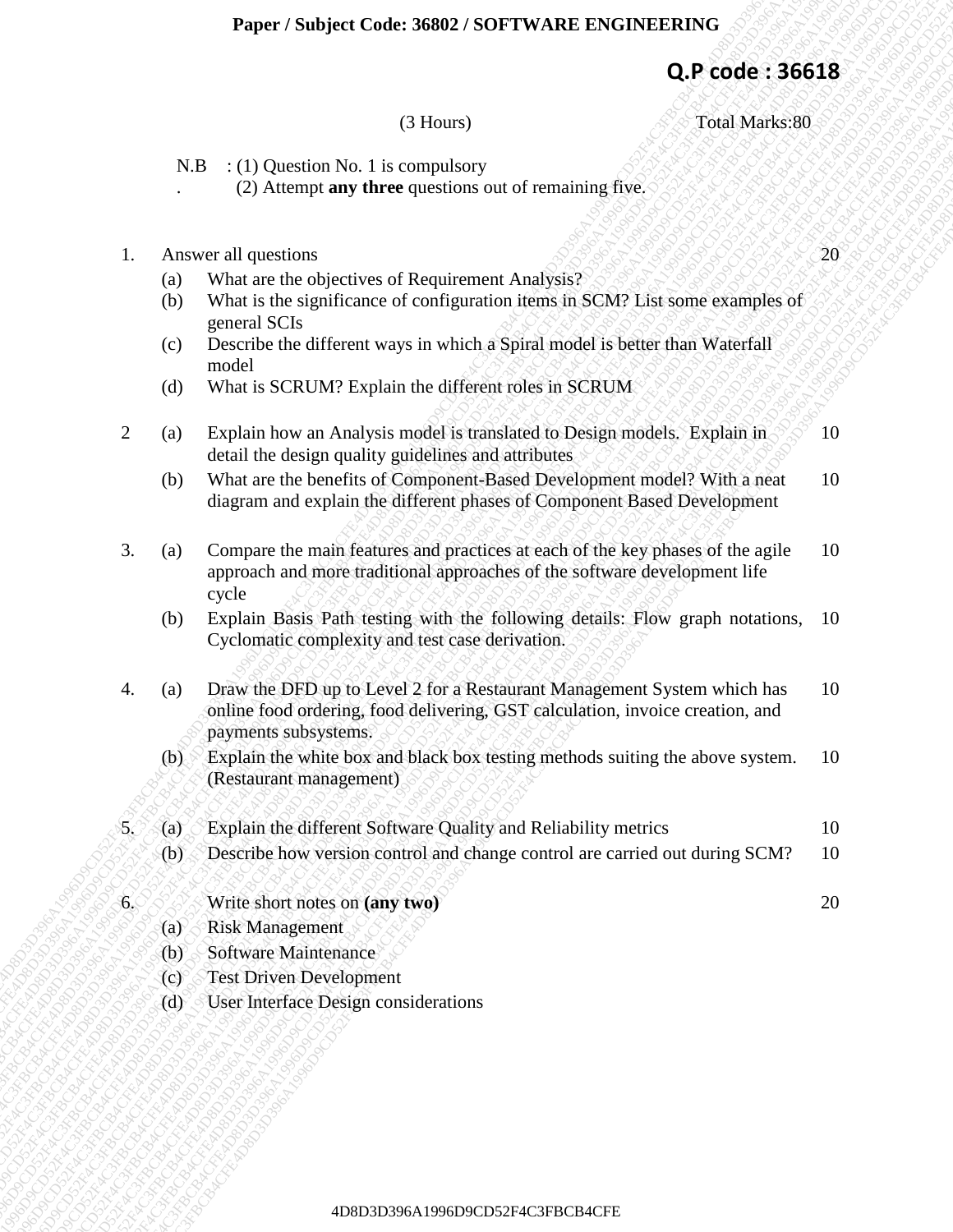## **Paper / Subject Code: 36803 / DISTRIBUTED DATABASES**

# **Q.P. Code: 24228**

|                               |                                            |                                                                                                                                                                                                                                                                                                                                                                                                                                                                                                                                                                                                                                       | Q.P. Code: 24228 |                      |
|-------------------------------|--------------------------------------------|---------------------------------------------------------------------------------------------------------------------------------------------------------------------------------------------------------------------------------------------------------------------------------------------------------------------------------------------------------------------------------------------------------------------------------------------------------------------------------------------------------------------------------------------------------------------------------------------------------------------------------------|------------------|----------------------|
|                               | (3 Hours)                                  |                                                                                                                                                                                                                                                                                                                                                                                                                                                                                                                                                                                                                                       | [Total Marks 80] |                      |
|                               | i.<br>ij.<br>iii.                          | Q. 1. is Compulsory.<br>Attempt any three from the remaining.<br>Assume suitable data.                                                                                                                                                                                                                                                                                                                                                                                                                                                                                                                                                |                  |                      |
| Q.1                           | (a)                                        | What are the characteristics of a Distributed DBMS?                                                                                                                                                                                                                                                                                                                                                                                                                                                                                                                                                                                   |                  | (5)                  |
|                               | (b)                                        | What are the benefits of Data Fragmentation in Distributed Database<br>Design?                                                                                                                                                                                                                                                                                                                                                                                                                                                                                                                                                        |                  | (5)                  |
|                               | (c)                                        | Explain Client server distributed database systems.                                                                                                                                                                                                                                                                                                                                                                                                                                                                                                                                                                                   |                  | (5)                  |
|                               | (d)                                        | How is XML useful for data integration?                                                                                                                                                                                                                                                                                                                                                                                                                                                                                                                                                                                               |                  | (5)                  |
| Q.2                           | (a)                                        | Describe a simple model for distributed transaction management.                                                                                                                                                                                                                                                                                                                                                                                                                                                                                                                                                                       |                  | (10)                 |
|                               | <b>(b)</b>                                 | Discuss Transparencies in Distributed Database Design.                                                                                                                                                                                                                                                                                                                                                                                                                                                                                                                                                                                |                  | (10)                 |
| Q.3                           | (a)                                        | Explain the different phases of Three-Phase Commit Protocol.                                                                                                                                                                                                                                                                                                                                                                                                                                                                                                                                                                          |                  | (10)                 |
|                               | (b)                                        | Illustrate how a distributed database handles query processing.                                                                                                                                                                                                                                                                                                                                                                                                                                                                                                                                                                       |                  | (10)                 |
| Q.4                           |                                            | Consider a train reservation system. Some information to be stored is given<br>below. (assume any extra information required)<br>1. Train information: train id, start station destination station, total<br>number of seats, number of seats reserved, and price of tickets.<br>2. Passenger information: passenger-id, name, address, phone<br>number.<br>3. Reservation information: passenger-id, train id, date of travel, seat<br>number.<br>Design a distributed database solution for three booking stations across the<br>country.<br>The Design should include the definition of global schema and<br>fragmentation schema. |                  | (20)                 |
| Q.5                           | (a)<br>$\langle \mathbf{p} \rangle$<br>(c) | What are heterogeneous distributed databases? What are the design issues<br>in such databases?<br>Give the DTD or XML schema for an xml representation of the following<br>nested-relational schema:<br>$Emp = ($ ename, ChildrenSet setof(Children), SkillSet setof(Skills))<br><b>Children</b> = (name, Birthday) Birthday = (day, month, year)<br>Skills = (type, ExamsSet setoff(Exams)) Exams = (year, city).<br>Write a XPath query on the schema of $(Q5 b)$ to list all skill types in Emp.                                                                                                                                   |                  | (10)<br>(05)<br>(05) |
| $\mathbf{Q}$ , $\mathbf{6}$ , | (a)                                        | Write a note on Reference Architecture of Distributed DBMS.                                                                                                                                                                                                                                                                                                                                                                                                                                                                                                                                                                           |                  | (10)                 |
|                               | $\langle \mathbf{b} \rangle$               | Write a note on Concurrency Control in a Distributed Database System.                                                                                                                                                                                                                                                                                                                                                                                                                                                                                                                                                                 |                  | (10)                 |
|                               |                                            |                                                                                                                                                                                                                                                                                                                                                                                                                                                                                                                                                                                                                                       |                  |                      |
|                               |                                            | $\mathbf{1}$                                                                                                                                                                                                                                                                                                                                                                                                                                                                                                                                                                                                                          |                  |                      |